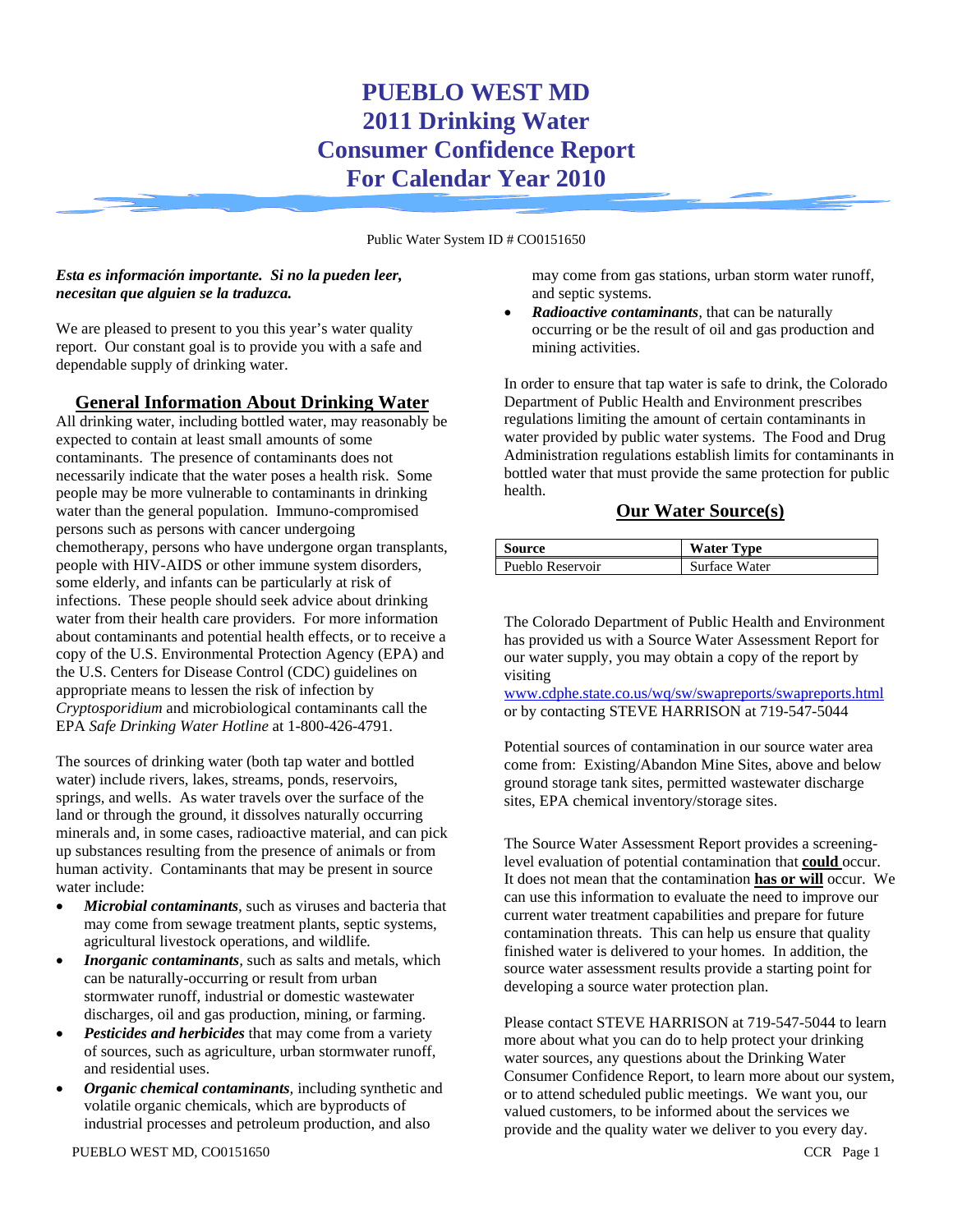#### **Terms and Abbreviations**

The following definitions will help you understand the terms and abbreviations used in this report:

- *Parts per million (ppm) or Milligrams per liter (mg/L)* one part per million corresponds to one minute in two years or a single penny in \$10,000.
- *Parts per billion (ppb) or Micrograms per liter (µg/L)* one part per billion corresponds to one minute in 2,000 years, or a single penny in \$10,000,000.
- *Parts per trillion (ppt) or Nanograms per liter (nanograms/L)* **-** one part per trillion corresponds to one minute in 2,000,000 years, or a single penny in \$10,000,000,000.
- *Parts per quadrillion (ppq) or Picograms per liter (picograms/L)* **-** one part per quadrillion corresponds to one minute in 2,000,000,000 years or one penny in \$10,000,000,000,000.
- *Picocuries per liter (pCi/L)* **-** picocuries per liter is a measure of the radioactivity in water.
- *Nephelometric Turbidity Unit (NTU)* **-** nephelometric turbidity unit is a measure of the clarity of water. Turbidity in excess of 5 NTU is just noticeable to the average person.
- *Action Level* **(AL) -** the concentration of a contaminant which, if exceeded, triggers treatment or other requirements which a water system must follow.
- *Treatment Technique (TT)* **-** A treatment technique is a required process intended to reduce the level of a contaminant in drinking water.
- *Maximum Contaminant Level Goal* **(MCLG) -** The "Goal" is the level of a contaminant in drinking water

below which there is no known or expected risk to health. MCLGs allow for a margin of safety.

- *Maximum Contaminant Level* **(MCL)-** The "Maximum Allowed" is the highest level of a contaminant that is allowed in drinking water. MCLs are set as close to the MCLGs as feasible using the best available treatment technology.
- *Maximum Residual Disinfectant Level Goal* **(MRDLG):** The level of a drinking water disinfectant, below which there is no known or expected risk to health. MRDLGs do not reflect the benefits of the use of disinfectants to control microbial contaminants.
- *Maximum Residual Disinfectant Level* **(MRDL):** The highest level of a disinfectant allowed in drinking water. There is convincing evidence that addition of a disinfectant is necessary for control of microbial contaminants.
- *Running Annual Average (RAA):* An average of monitoring results for the previous 12 calendar months.
- *Gross Alpha, Including RA, Excluding RN & U:* This is the gross alpha particle activity compliance value. It includes radium-226, but excludes radon 222 and uranium.
- *Microscopic Particulate Analysis (MPA) –* An analysis of surface water organisms and indicators in water. This analysis can be used to determine performance of a surface water treatment plant or to determine the existence of surface water influence on a ground water well.

# **Detected Contaminants**

PUEBLO WEST MD routinely monitors for contaminants in your drinking water according to Federal and State laws. The following table(s) show all detections found in the period of January 1 to December 31, 2010 unless otherwise noted. The State of Colorado requires us to monitor for certain contaminants less than once per year because the concentrations of these contaminants are not expected to vary significantly from year to year, or the system is not considered vulnerable to this type of contamination. Therefore, some of our data, though representative, may be more than one year old. The "Range" column in the table(s) below will show a single value for those contaminants that were sampled only once. Violations, if any, are reported in the next section of this report.

Note: Only detected contaminants appear in this report. If no tables appear in this section, that means that PUEBLO WEST MD did not detect any contaminants in the last round of monitoring.

| <b>Organics and Inorganics</b> | <b>Collection</b><br><b>Date</b> | <b>Highest</b><br>Value | <b>Range</b> | Unit | MCL | <b>MCLG</b> | <b>Typical Source</b>                                                                            |
|--------------------------------|----------------------------------|-------------------------|--------------|------|-----|-------------|--------------------------------------------------------------------------------------------------|
| <b>BARIUM</b>                  | 5/20/2010                        | 0.054                   | 0.054        | ppm  |     |             | Discharge of drilling wastes; Discharge<br>from metal refineries; Erosion of<br>natural deposits |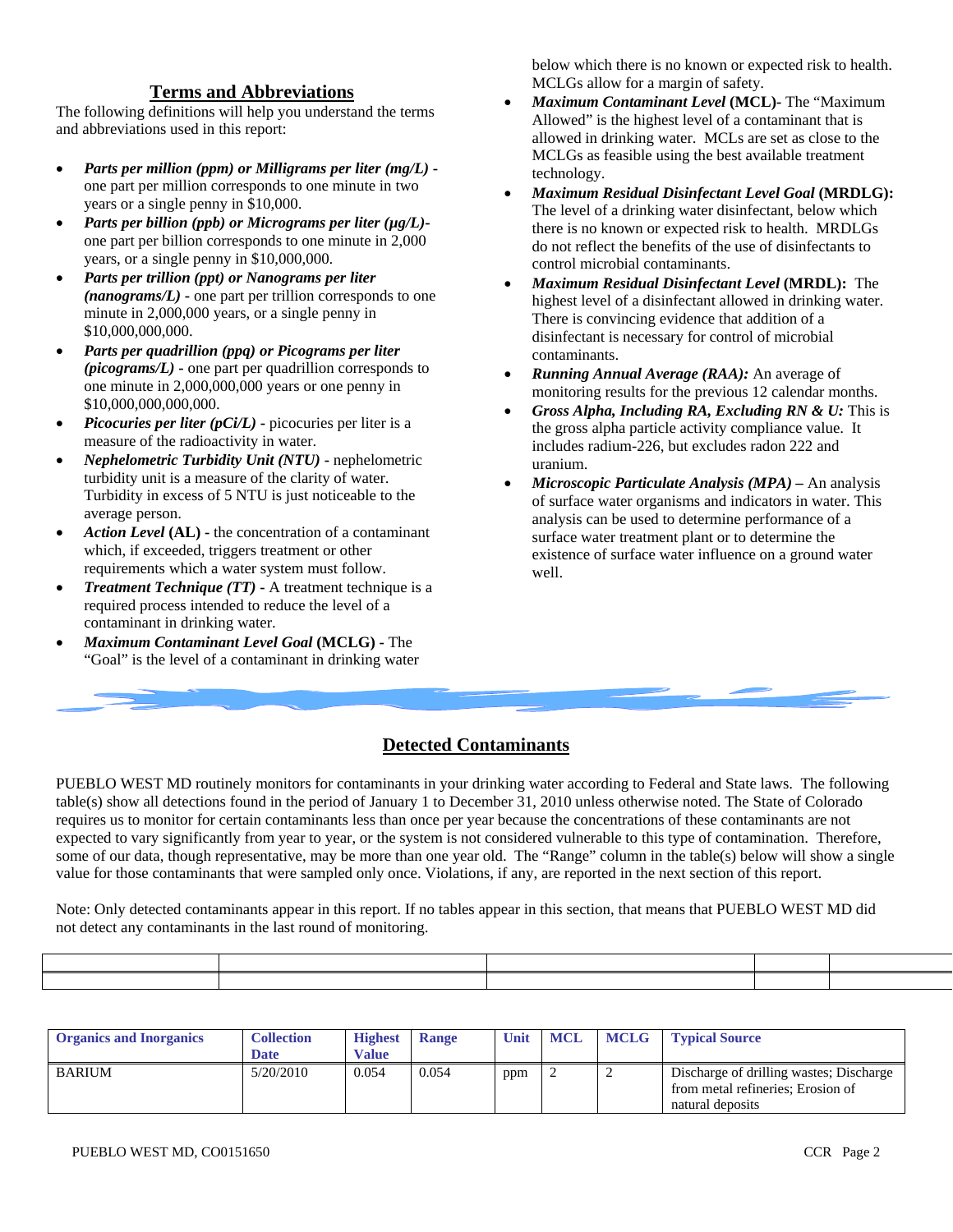| <b>Organics and Inorganics</b> | <b>Collection</b><br><b>Date</b> | <b>Highest</b><br><b>Value</b> | Range | Unit | <b>MCL</b> | <b>MCLG</b> | <b>Typical Source</b>                                                                                                              |
|--------------------------------|----------------------------------|--------------------------------|-------|------|------------|-------------|------------------------------------------------------------------------------------------------------------------------------------|
| <b>FLUORIDE</b>                | 5/20/2010                        | 0.50                           | 0.50  | ppm  | 4.0        | 4.0         | Erosion of natural deposits; Water<br>additive which promotes strong teeth;<br>Discharge from fertilizer and aluminum<br>factories |
| NITRATE (AS N)                 | 5/20/2010                        | 0.26                           | 0.26  | ppm  | 10         | 10          | Runoff from fertilizer use; Leaching<br>from septic tanks, sewage; Erosion of<br>natural deposits                                  |
|                                |                                  |                                |       |      |            |             |                                                                                                                                    |
| <b>SELENIUM</b>                | 5/20/2010                        | 5.2                            | 5.2   | ppb  | 50         | 50          | Discharge from petroleum and metal<br>refineries; Erosion of natural deposits;<br>Discharge from mines                             |

| <b>Turbidity</b> | <b>Sample Date</b>      | <b>Level Found</b>                                                                          | <b>TT Requirement</b>                                              | <b>Likely Source of</b><br><b>Contamination</b> |
|------------------|-------------------------|---------------------------------------------------------------------------------------------|--------------------------------------------------------------------|-------------------------------------------------|
|                  | Date:<br>8-23-2010      | Highest single measurement:<br>0.34                                                         | Maximum 1.0 NTU for any single<br>measurement                      |                                                 |
| <b>TURBIDITY</b> | Month:<br>December 2010 | Lowest monthly percentage of<br>samples meeting TT standard for<br>our technology:<br>100\% | In any month, at least 95% of samples<br>must be less than 0.3 NTU | Soil Runoff                                     |

| <b>Disinfection By-Products</b>                  | <b>Date</b> | <b>Average</b> | <b>Range</b>  | <b>Highest</b><br><b>RAA</b> | Unit | <b>MCL</b> | <b>MCLG</b> | <b>Typical Source</b>                        |
|--------------------------------------------------|-------------|----------------|---------------|------------------------------|------|------------|-------------|----------------------------------------------|
| <b>TOTAL</b><br><b>TRIHALOMETHANES</b><br>(TTHM) | 2010        | 42             | $29.9 - 79.6$ | 42                           | ppb  | 80         | N/A         | By-product of drinking<br>water chlorination |
| TOTAL HALOACETIC<br>ACIDS (HAA5)                 | 2010        | 41             | $22.1 - 72.3$ | 42                           | ppb  | 60         | N/A         | By-product of drinking<br>water disinfection |

| <b>Disinfection By-Products</b> | <b>Average</b> | <b>Range</b> | <b>Units</b> | <b>MCL</b> | <b>MCLG</b> | <b>Typical Source</b>                     |
|---------------------------------|----------------|--------------|--------------|------------|-------------|-------------------------------------------|
| <b>CHLORITE</b>                 | 0.41           | 0.33/0.48    | ppm          | 1.0        | 0.8         | By-product of drinking water disinfection |

| <b>Lead and Copper</b> | <b>Collection Date</b> | $90^{\text{TH}}$ Percentile | Unit | AL  | <b>Typical Source</b>                                                    |
|------------------------|------------------------|-----------------------------|------|-----|--------------------------------------------------------------------------|
| <b>COPPER</b>          | 8-20-2008              | 0.25                        | ppm  | 1.3 | Corrosion of household plumbing systems;<br>Erosion of natural deposits. |
| <b>LEAD</b>            | 8-20-2008              | ے ۔ ب                       | ppb  | 10  | Corrosion of household plumbing systems;<br>Erosion of natural deposits  |

| <b>Radionuclides</b>           | <b>Collection Date</b> | <b>Highest Value</b> | <b>Range</b> | Unit  | <b>MCL</b> | <b>MCLG</b> | <b>Typical Source</b>          |
|--------------------------------|------------------------|----------------------|--------------|-------|------------|-------------|--------------------------------|
| RADIUM, COMBINED (226.<br>228) | 12/2/2004              |                      | $0.2 - 3$    | pCi/L |            |             | Erosion of natural<br>deposits |
| URANIUM. COMBINED              | 12/2/2004              |                      |              | ppb   | 30         |             | Erosion of natural<br>deposits |

| Other $\mathbb{R}$<br><b>Monitoring</b><br><b>Secondary</b><br><b>Contaminants/</b> | <b>Date</b><br><b>Collection</b> | <b>Highest</b><br><b>Value</b> | <b>Range</b>         | Unit              | <b>Standard</b><br>secondary |
|-------------------------------------------------------------------------------------|----------------------------------|--------------------------------|----------------------|-------------------|------------------------------|
| <b>SODIUM</b>                                                                       | 5/20/2010                        | 20.6                           | 20.6                 | MG/L              | N/A                          |
| MPA<br>, WTP RAW<br><b>FINISHED</b><br><b>AND</b>                                   | 2010                             | N/A                            | $0.8\,$<br><b>⊥∟</b> | <sup>1</sup> Jnit | N/A                          |